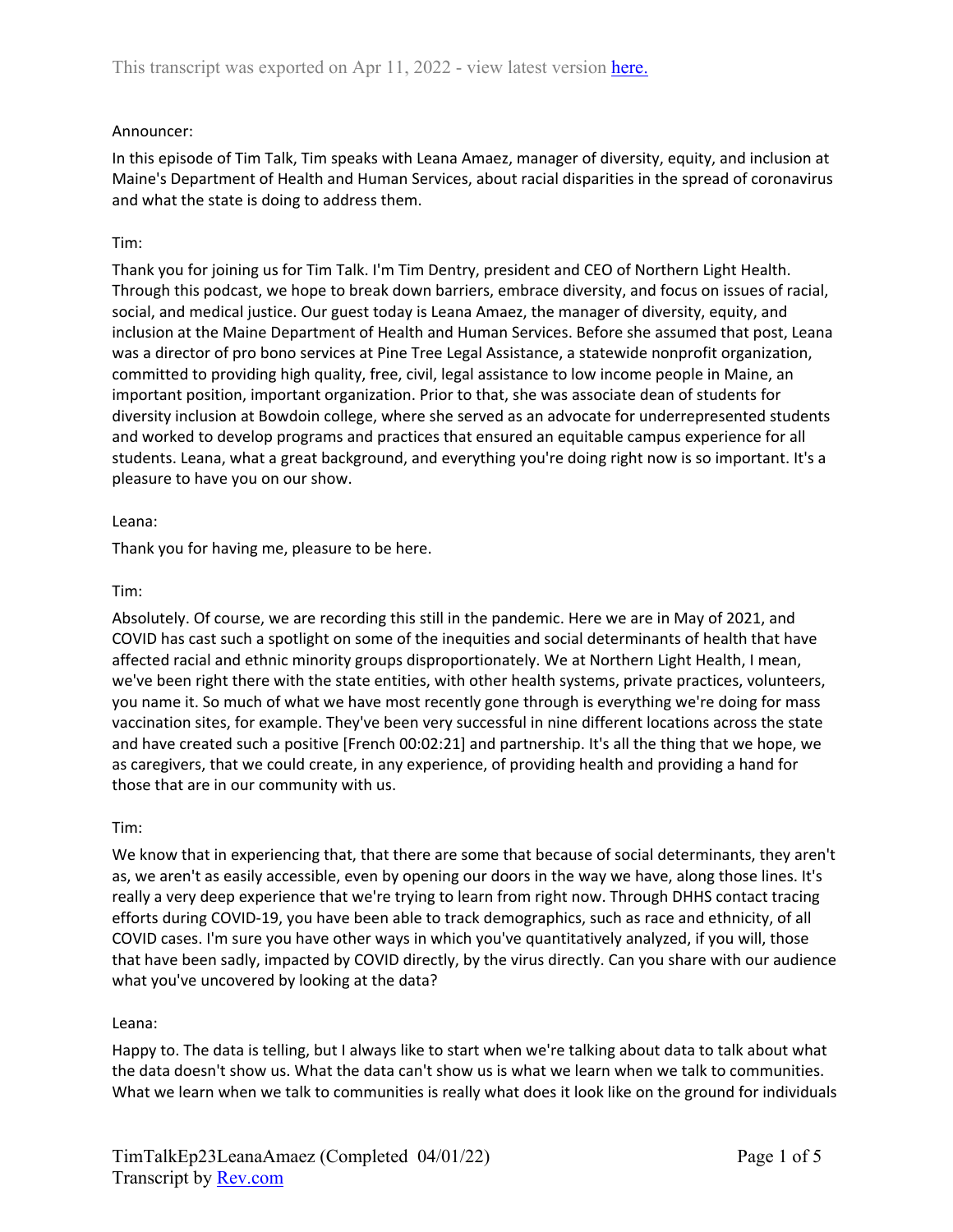experiencing the impacts of COVID, whether it's because they themselves or a family member has become ill, or whether it's because they're living in a time where services are limited, where their children haven't been in school. The data only tells us so much, sometimes. What the data does tell us, however, is that social determinants of health matter. Social determinants of health are really important indicators for health outcomes. Health outcomes, when it comes to COVID-19, were not proportionate to the population's diversity that we know in Maine.

## Leana:

What we saw early in the pandemic was wildly disproportionate rates of COVID-19 in IPOC communities, and in particular, in the black community. What we know is that that has lessened, that disparity has lessened over time, but at its peak, a quarter of our cases were from the black and Latinx community. That's really a startling statistic in a state that boasts only about, is about 94% white, to have at any point in this pandemic seen a percentage of cases that high occurring in the IPOC community. That was really a wake-up call for many people. It shows us what many in public health already knew and what communities certainly already knew, which is that if we don't invest in communities and in the wellness of communities and their organizations and leaders to help be partners in ensuring that communities are well, have meaningful access to critical healthcare, that we are really not going to be able to address, not just COVID-19, but a number of other health matters and health issues in our state.

## Leana:

COVID, I think, really did lay bare inequities that existed long before the pandemic, and hopefully will provide an opportunity, one that sadly has also meant a lot of loss and a lot of pain, but hopefully in the end, an opportunity for us to really focus our efforts on what health equity can look like in the state of Maine.

#### Tim:

Thank you. I love that what the data tells us and also what the data doesn't tell us and looking deeper along those lines. One thing that became really clear as we began to roll out the vaccine, again, was that so many... we reached out to other community organizations. I mean, what Mercy has done, for example, in Portland and South Portland, and Northern Light Home Care and Hospice in their pop-up clinics and going to those that are home bound, et cetera. We felt so great about extending that effort because healthcare at the hospital side, which much of my experience is in, has done tremendous things for so many people, obviously not just here, but you know, everywhere across the country. We are a footprint, but sometimes we're a static footprint. We're not a moving, we're not moving feet. We're a footprint waiting for people to come to us.

#### Tim:

That's why now, and it's so much more challenging because we're pivoting from those sort of fixed mass vaccination sites, kind of like a hospital. You come to us, but we're realizing that was only good for so far, so long, so much into it, and there was still another 50% to care for, to provide for. We're pivoting to equity and outreach. That's why, what you're talking about... If you look at that as sort of a microcosm of overall health needs, I think it really does point out that we, as caregivers, and the hospital system, obviously, we have physician practices, as I said, homecare and other kinds of things, but the lesson is driven home so much more personally now. That it takes a lot more than just waiting for people to come to us at mass vaccination sites. That's felt great, but now let's get out to where people really need us and people really care for us. Along those lines, let me just ask you what your experience is, in terms of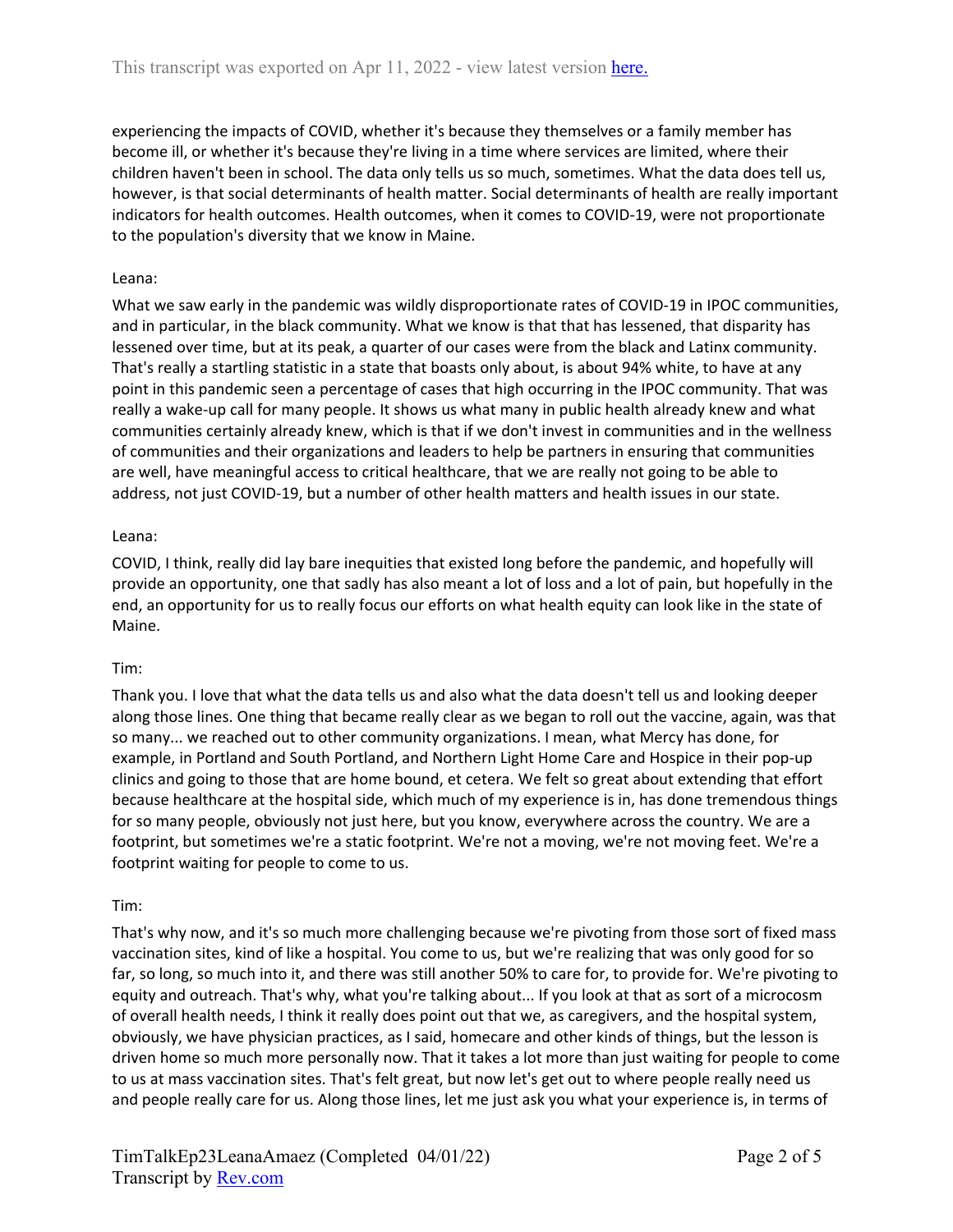staying with the COVID vaccination, in underserved areas and disproportionately affected areas. What has your observation, what has your experience been?

## Leana:

The state has been partnering throughout this pandemic with a number of community based organizations. Really, those are the organizations with community health outreach workers, cultural brokers and interpreters, who are in the community and have been for quite some time. With respect to the pandemic, for the last year, providing social services to support folks who are affected by COVID-19, particularly those who need to isolate or quarantine. We transitioned quite a bit of those partnerships to assist us with vaccine, once it was time. Those partners have really been instrumental in helping us to understand both what's happening on the ground and what the needs are for their communities. We're seeing a number of different things, we're seeing, certainly, there is, much like the broader population, there are some who are ready and some who really need more information in order to think about getting vaccinated for them and their families.

#### Leana:

I think there's two, there's two questions there. One is one of access, and what does meaningful access mean? I think you touched on that when you talked about Northern Light's own pivot from these larger vaccination sites now to a more local distribution. It really is what does meaningful vaccine look like in various communities? Meaningful vaccine access. It's not sometimes just having one place that has enough vaccine appointment availability, but it's having that place be located well. If you don't have a car, how will you get there? Having free transportation for folks who need it, having hours that work for hourly employees who can't afford to take a day or a few hours off of work in order to get vaccinated, much less then have to get their children vaccinated soon thereafter? To have cultural brokers and interpreters available, on site, to help them understand the documents that they're being asked to sign and the process they're being asked to go through, is one really big component that we are hearing a need for.

#### Leana:

That has to also come in partnership with trusted community members. Who is the messenger for all of those things, matters as well, who is sharing information and education and outreach? It's one thing for there to be flyers from the CDC or even ads on your television but it's another thing for that to reach communities in a way that they can trust. There's lots of really good reasons why communities did not have a great deal of confidence in the vaccine. Some of them are what you see throughout the population. Some of them are really questions about the science and development of the vaccines. How could it be so fast? What does this do in my body? All legitimate and good questions, but also legitimate and good questions are the concerns that are unique to underserved populations, in particular populations of color, who have had really traumatic experiences with healthcare in the past and with government in the past.

#### Leana:

Whether they be immigrants, asylees, and refugees, or whether they have been in this country for generations. Almost to a community, they can point to a time in their history where healthcare and government were not a trusted source of information for them. In fact, where healthcare and government were dishonest or exploitative of their communities. With that context, we have to understand that there is a good and justifiable reason for the hesitance that is in the community, and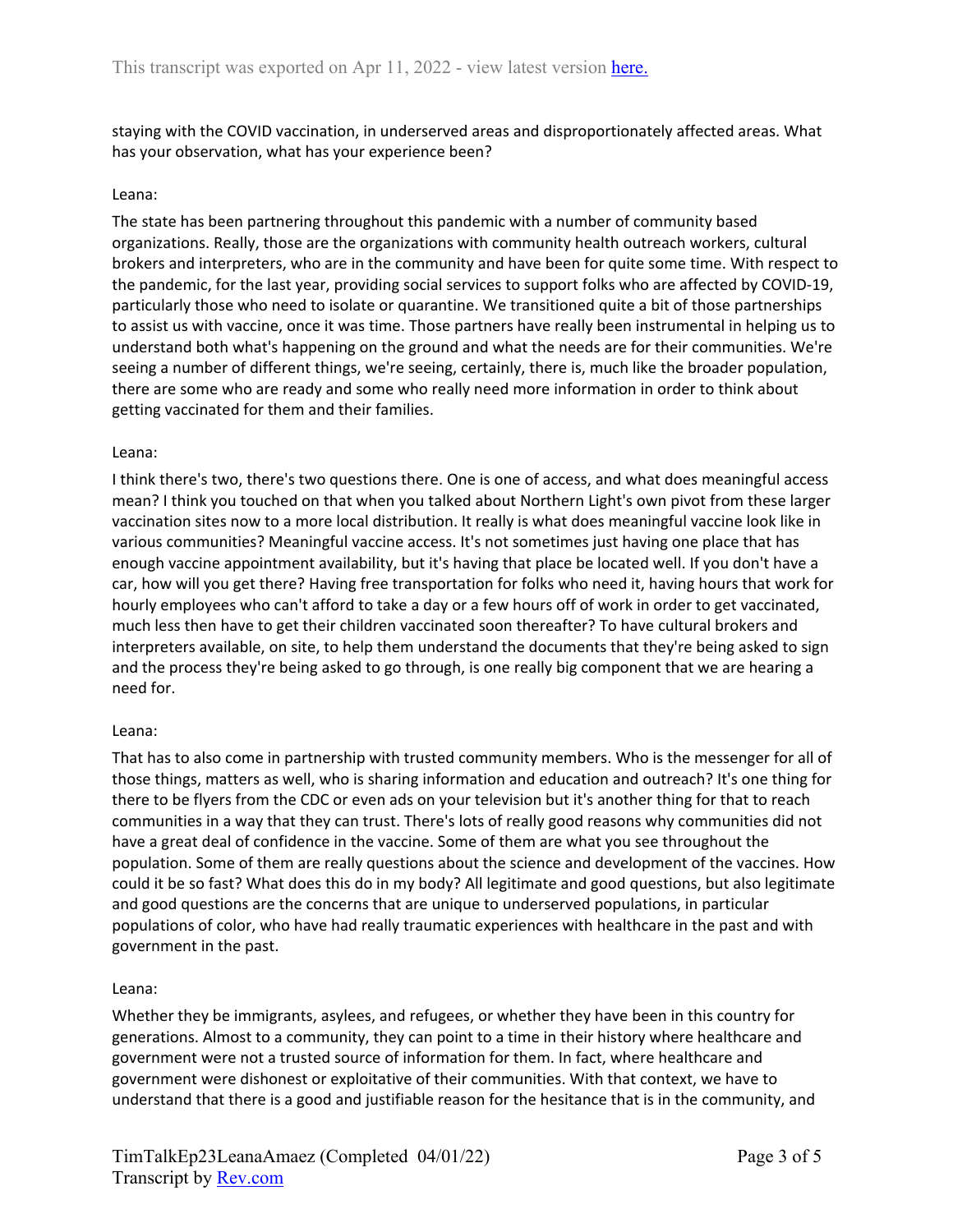really partner with community to deliver education and outreach and deliver solutions for vaccination that makes sense for the community, and that enable them to take in information from trusted sources and make decisions for themselves and for their families.

## Tim:

That's great. Thank you. Many of these podcasts, I have talked with people who when we are identifying some source of area where we could improve, or area where, in the past experiences, have led to people to not be as engaged as we would want to as caregivers. The universal, sort of common ground, that some of the people that have participated in these podcasts, like yourself, have suggested is really to listen and to find out from them, what is it that makes them, makes it work for them. Here at Northern Light, that's really what our whole promise is, and that is to make healthcare work for you. That's it. Those are our words, to make healthcare work for you. What my hope is and what we're really striving for is to make sure, and you said it just beautifully, that if there are, those that we are serving, which is everyone.

#### Tim:

First, we need to make sure that that's not just who shows up at our doors, but it's everyone, and it's in partnership with communities, and it's in partnership with those that are homebound, or maybe don't have even those kinds of support structures. I love that term cultural brokers. Well, each individual has their own background, their own self worth, and that's what we need to connect to. That's where the culture of caring for one another is one of the main themes that we have, that is the whole Northern Light family, but caring for one another, meaning all of our communities, because that's what we're really in the mission of doing. So few organizations do that, I think, but there's a new head of one of our prominent health systems in the state of Maine. He and I were talking this week, comparing some very positive notes about why we're both here in Maine and what we're trying to do and what we're trying to influence.

#### Tim:

I love it. He said, "So what other things would you, are on your mind along those lines?" I was thinking of you, Leana, because we had just met, and we had just had our get to know each other session before, obviously, this recording. I said, "I love the fact that here in Maine," and I truly believe this, "we can be one of those unique states," I'm not sure it exists actually, "but we can be one of those unique states where public and private partnerships happen, and competition is not about chasing healthcare economics." It's about maybe competing to be the best quality and the most accessible and the most embracing of others and not competition that gets in the way of doing that, but makes us better at doing that and to do that in true partnership.

#### Tim:

For example, with everything we've done with DHHS and CDC, with Northern Light I want to find ways to explore doing that in a deeper way. What's great is I have caregivers on my team that are working with caregivers on your team and Commissioner Lambrew's team and through the governor, et cetera. I'm very confident that we can be that kind of system that really has that kind of partnership.

#### Leana:

Absolutely. I think that's so well said and so inspiring to hear from healthcare, that desire to really bring medicine local and help. Again, access is one thing, but meaningful access is another. When we talk